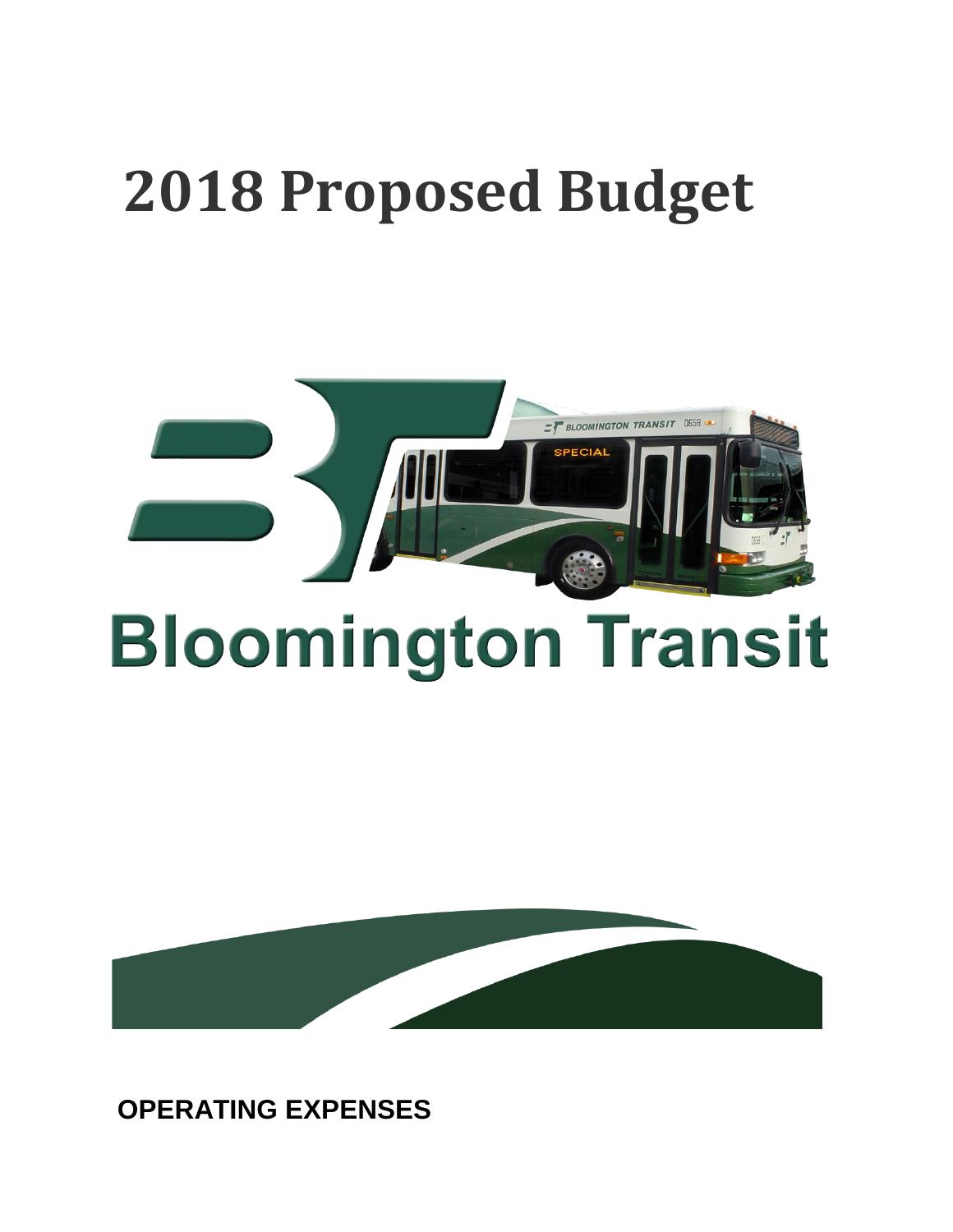| <b>Budget Class I</b>                                                                   | 2018<br>Proposed | 2017<br>Approved | Percent<br>Change |
|-----------------------------------------------------------------------------------------|------------------|------------------|-------------------|
| Salaries (Operators)<br>Fixed and BT Access full and part<br>time salaries              | \$ 3,017,501     | \$2,672,137      | 12.92%            |
| Salaries (Other Operating)                                                              | 323,937          | 327,113          | $-0.97%$          |
| Operations manager and supervisors;<br>and BT Access F/T and P/T dispatcher             |                  |                  |                   |
| Salaries (Maintenance)                                                                  | 758,250          | 712,722          | 6.39%             |
| Maintenance manager, mechanics,<br>service attendants, and parts<br>specialist salaries |                  |                  |                   |
| Salaries (Other)                                                                        | 438,237          | 425,955          | 2.88%             |
| Administrative staff                                                                    |                  |                  |                   |
| <b>FICA</b>                                                                             | 347,151          | 316,551          | 9.67%             |
| <b>PERF</b>                                                                             | 408,488          | 388,412          | 5.17%             |
| Health/Dental/Disability/Life/Vision<br>Insurance                                       | 626,815          | 716,348          | $-12.50%$         |
| Unemployment                                                                            | 10,000           | 10,000           | 0.00%             |
| <b>Employee Uniforms</b>                                                                | 24,390           | 23,772           | 2.60%             |
| Tool and CDL Allowance                                                                  | 10,300           | 10,300           | 0.00%             |
| <b>Subtotal Budget Class I</b>                                                          | 5,965,069<br>\$  | \$<br>5,603,310  | 6.46%             |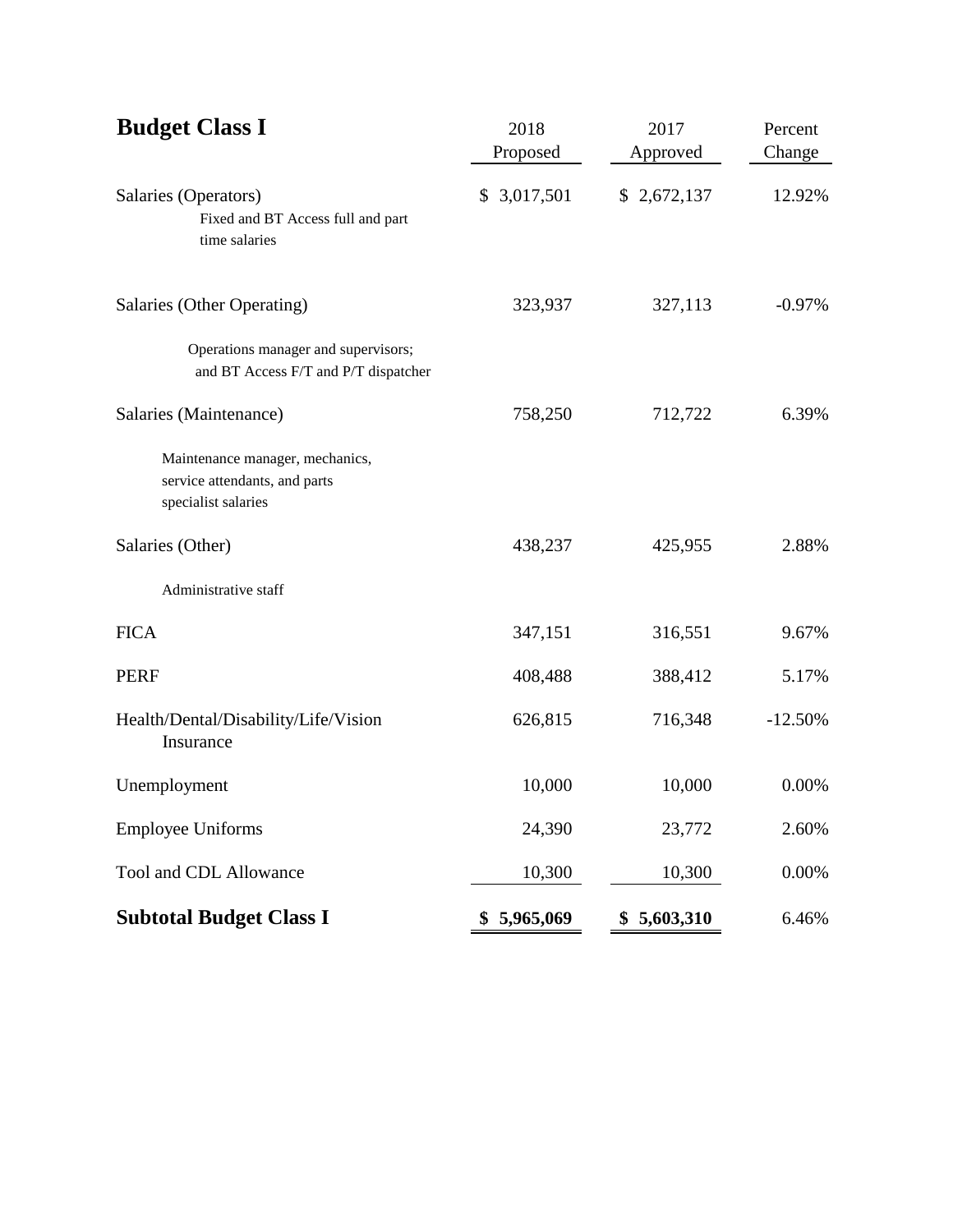| <b>Budget Class II</b>                                                                                                                                                                                                                                                    | 2018<br>Proposed |    | 2017<br>Approved | Percent<br>Change |
|---------------------------------------------------------------------------------------------------------------------------------------------------------------------------------------------------------------------------------------------------------------------------|------------------|----|------------------|-------------------|
| <b>Office Supplies</b>                                                                                                                                                                                                                                                    | \$<br>14,809     | \$ | 14,378           | 3.00%             |
| Garage Uniforms/Drug Testing                                                                                                                                                                                                                                              | 15,000           |    | 15,000           | 0.00%             |
| Fuel/Oil                                                                                                                                                                                                                                                                  | 630,000          |    | 676,056          | $-6.81%$          |
| Parts                                                                                                                                                                                                                                                                     | 529,474          |    | 481,340          | 10.00%            |
| Other Supplies                                                                                                                                                                                                                                                            | 122,906          |    | 114,865          | 7.00%             |
| <b>Subtotal Budget Class II</b>                                                                                                                                                                                                                                           | \$1,312,189      |    | \$1,301,639      | 0.81%             |
| <b>Budget Class III</b>                                                                                                                                                                                                                                                   |                  |    |                  |                   |
| <b>Professional Services</b>                                                                                                                                                                                                                                              | \$525,555        |    | \$491,173        | 7.00%             |
| Expenses include contracted<br>transit management services,<br>contracted facility maintenance<br>services, software support services,<br>employee counseling services, legal<br>services, information technology services,<br>payroll processing, and auditing services. |                  |    |                  |                   |
| Telephone                                                                                                                                                                                                                                                                 | 10,000           |    | 15,450           | $-35.28%$         |
| Postage                                                                                                                                                                                                                                                                   | 3,708            |    | 3,708            | 0.00%             |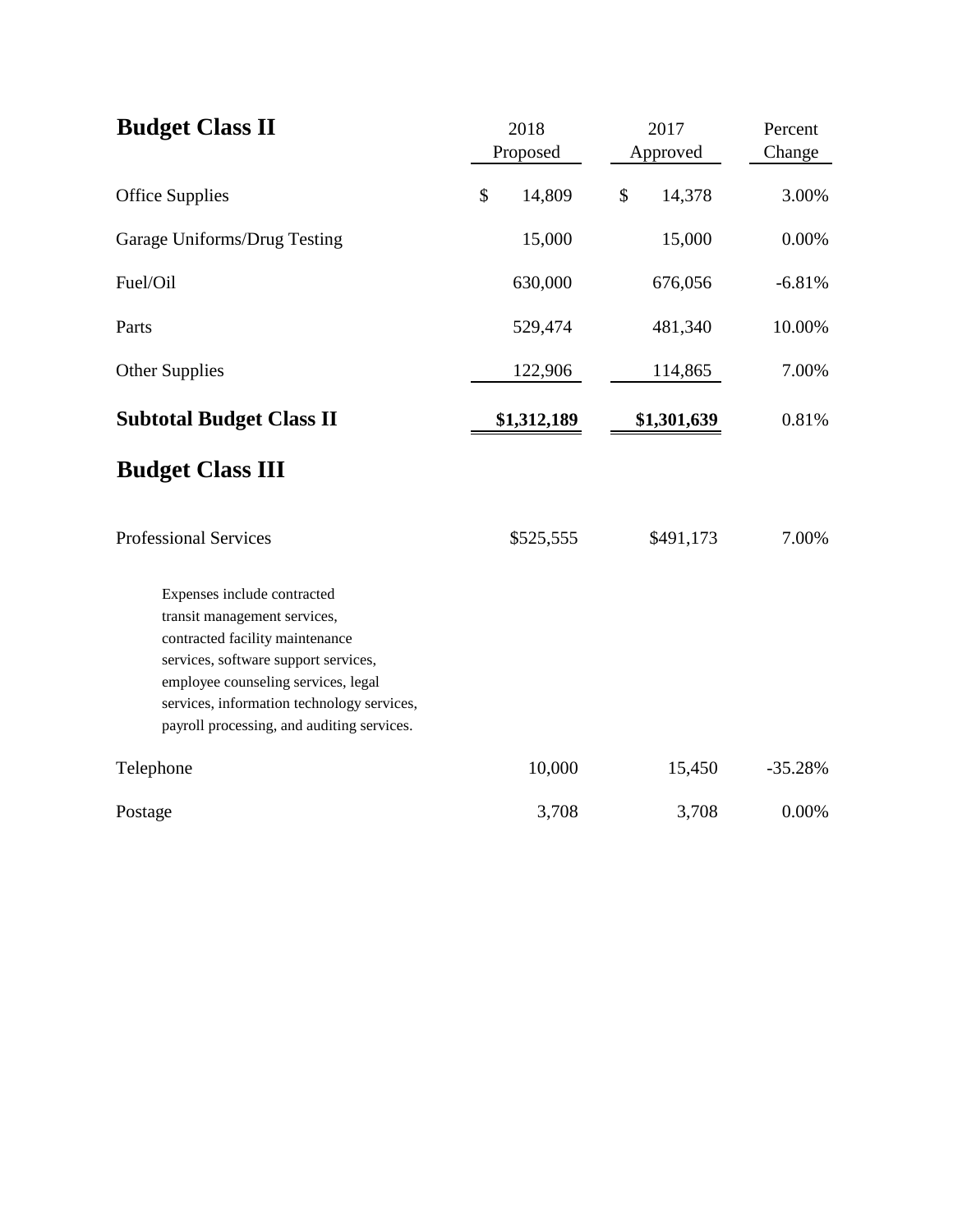| <b>Budget Class III (continued)</b> | 2018<br>Proposed | 2017<br>Approved | Percent<br>Change |  |
|-------------------------------------|------------------|------------------|-------------------|--|
| Travel                              | 3,509            | 3,509            | 0.00%             |  |
| Printing                            | 21,630           | 21,630           | 0.00%             |  |
| Advertising                         | 30,000           | 36,750           | $-18.37%$         |  |
| <b>Insurance/Risk Management</b>    | 225,000          | 275,000          | $-18.18%$         |  |
| Electricity                         | 65,000           | 70,000           | $-7.14%$          |  |
| Water                               | 14,500           | 14,500           | 0.00%             |  |
| Gas                                 | 15,000           | 15,000           | 0.00%             |  |
| <b>IU Shared Expenses</b>           | 178,300          | 241,250          | $-26.09%$         |  |
| <b>Building Maintenance</b>         | 10,000           | 10,000           | 0.00%             |  |
| Repairs and Labor                   | 70,000           | 96,496           | $-27.46%$         |  |
| Training, Dues, and Subscriptions   | 41,718           | 38,989           | 7.00%             |  |
| <b>Subtotal Budget Class III</b>    | \$1,213,920      | \$1,333,455      | $-8.96%$          |  |
| <b>Total Operating Expenses</b>     | \$8,491,178      | \$8,238,404      | 3.07%             |  |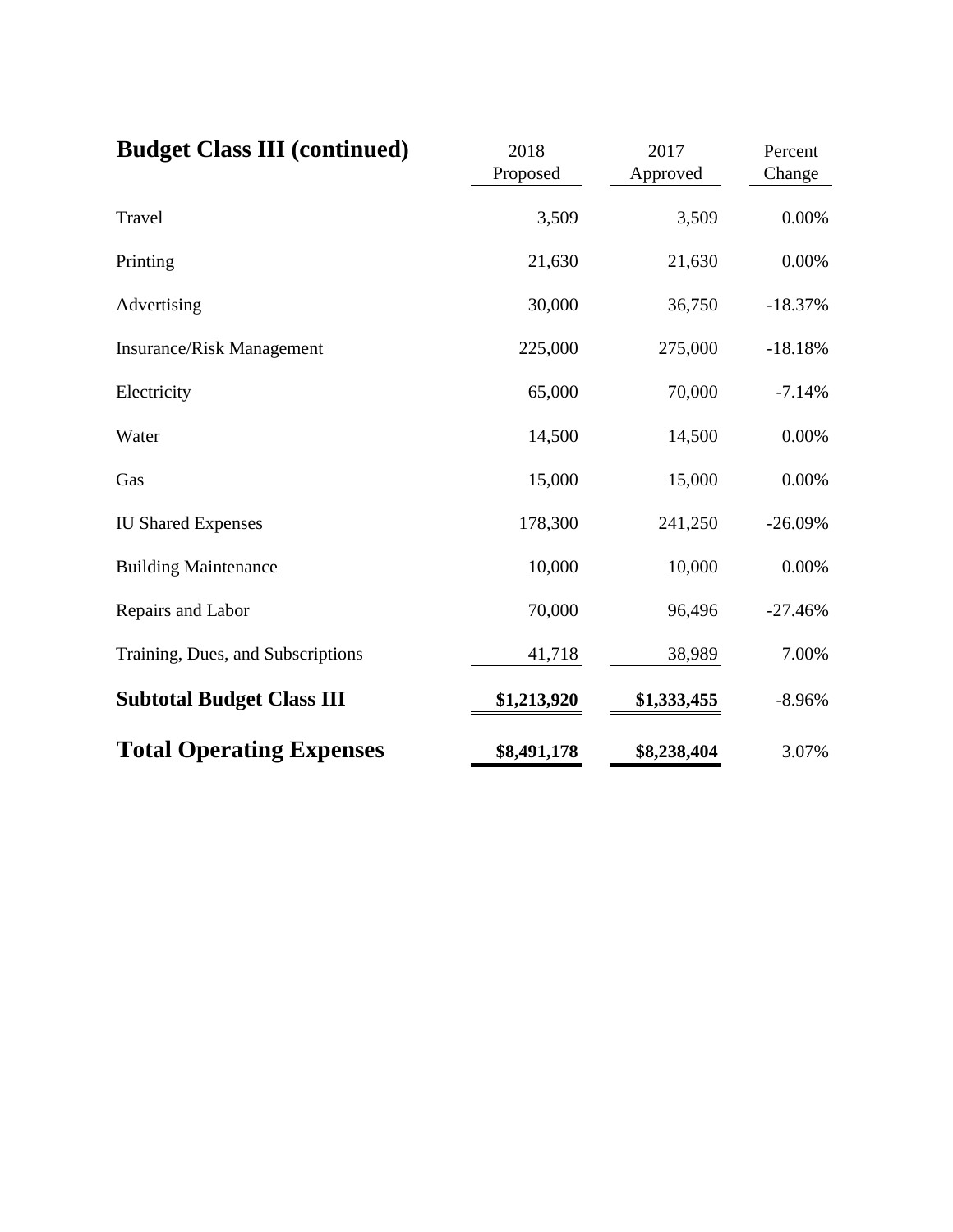| <b>Budget Class IV - Capital</b>                                                                                                                                | 2018<br>Proposed | 2017<br>Approved | Percent<br>Change |  |
|-----------------------------------------------------------------------------------------------------------------------------------------------------------------|------------------|------------------|-------------------|--|
| Tires and Engine/Transmission Rebuilds                                                                                                                          | \$189,280        | \$182,000        | 4.00%             |  |
| <b>Equipment and Maintenance</b><br>Includes computer hardware and software,<br>Facility maintenance, radio system, van cameras,<br>garage scrubber and manlift | 530,000          | 123,200          | 330.19%           |  |
| Motor Equipment - 2 access vans, 1 - bus                                                                                                                        | 590,000          | 1,800,000        | $-67.22\%$        |  |
| <b>Subtotal Budget Class IV</b>                                                                                                                                 | \$1,309,280      | \$2,105,200      | $-37.81\%$        |  |
| <b>TOTAL EXPENDITURES</b>                                                                                                                                       | \$9,800,458      | \$10,343,604     | $-5.25\%$         |  |